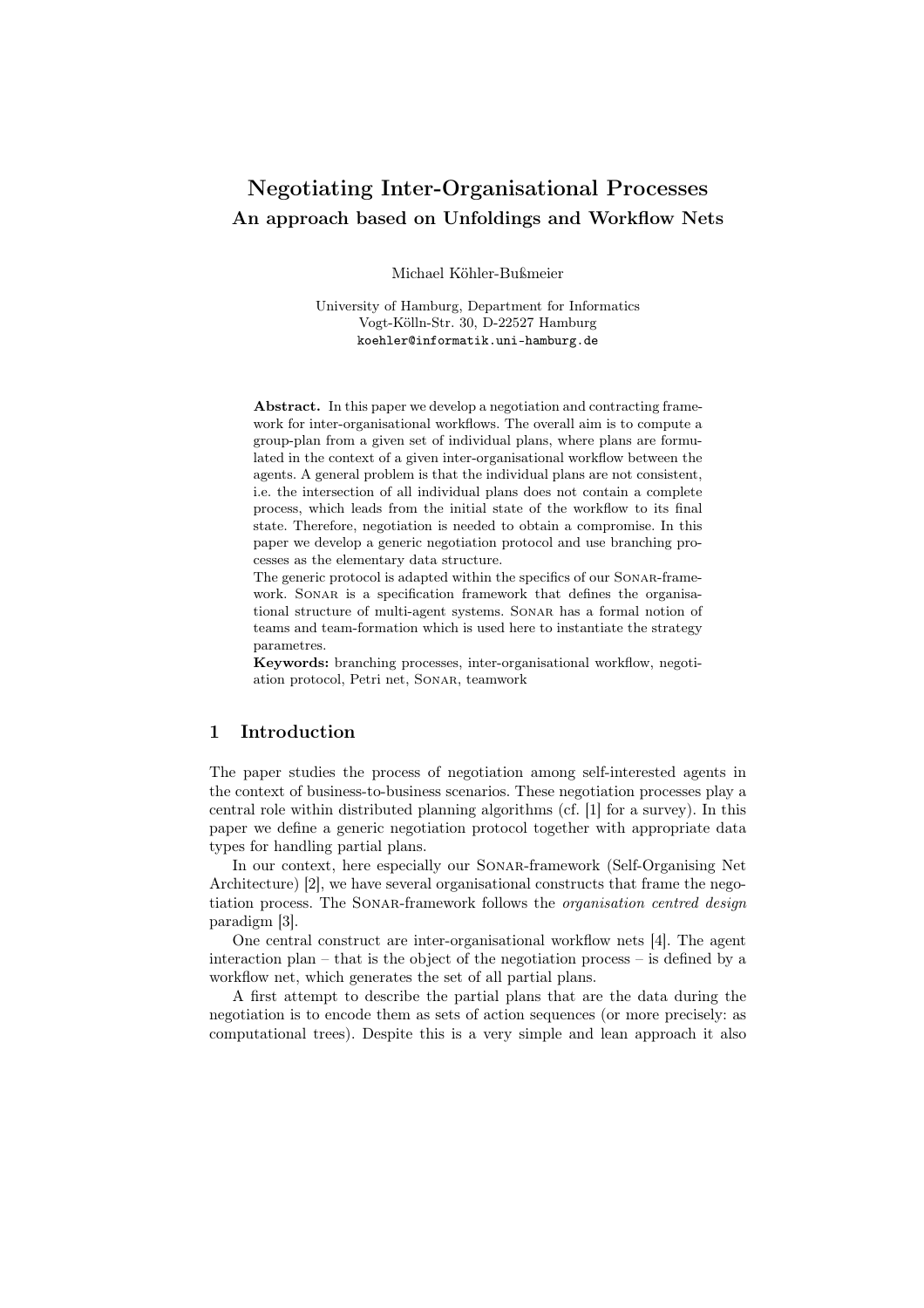has several drawbacks since the plans describe the interaction of two or more parties, so they are inherently concurrent. This has the consequence that there is no lean way to formalise the intersection of partial plans: The set theoretic intersection is not appropriate since due to concurrency different sequences may describe the same processes and a set theoretic intersection would remove too many elements. Analogously, also due to concurrency, there is no lean way of defining the distance of two plans.

We conclude that it is more natural to use *partially* ordered computations as they allow to define intersections of plans. Petri net unfoldings [5] (also known as branching processes [6]) are the natural candidate for partially ordered computational trees. Typically, unfoldings lead to a compact behaviour representation – when compared to sequential runs – since they abstract from any order of concurrent events. A compact representation is essential since we use unfoldings as the data format in the messages of our negotiation protocol.

Unfoldings have been used for planning before (e.g. [7]), but, to the best of our knowledge, they have not been used as the data structure in multi-agent negotiation and contracting.

The paper has the following structure: Section 2 recalls basic notions on Petri nets and branching processes. Section 3 defines a multi-party version of workflow nets. Section 4 defines partial plans as the intersection of branching processes and a negotiation protocol based on this formalisation. The work closes with a discussion of related work and an outlook.

### 2 Petri Nets and Branching Processes

In the following we give the basic definitions for branching processes. A branching process represents the causality as well as the conflicts between occurring events. The name *unfolding* is due to the fact that the process is unrolled by adding the transition pattern again and again at the end. An example of a branching process is given in Figure 1 ii), where the nodes are labelled with the original places and transitions from the Petri net given in Figure 1 i).

*Petri Nets* We recall basic definitions for Petri Nets [8]. A *Petri net* N =  $(P, T, F)$  has a set of places P and a set of transitions T, which are disjoint, i.e.  $P \cap T = \emptyset$ , and a flow relation  $F \subseteq (P \times T \cup T \times P)$ . Some commonly used notations for Petri nets are •y for the *preset* and y • for the *postset* of a net element  $y$ . A Petri net is finitely branching whenever the preset and the postset are finite for each node. For notational convenience  $F$  also denotes the characteristic function of the relation F, i.e.  $F : (P \times T \cup T \times P) \rightarrow \{0, 1\}.$ 

A P/T net  $N = (P, T, F, M_0)$  consists of a finite Petri net  $(P, T, F)$  and the multiset  $M_0: P \to \mathbb{N}$  which is the initial marking.

A transition  $t \in T$  of a P/T net is enabled in the marking M iff enough tokens are present:  $M(p) \geq F(p, t)$  for all  $p \in P$ . The successor marking when firing t is  $M'(p) = (M(p) - F(p, t)) + F(t, p)$ . We denote the enablement of t in marking M by  $M \stackrel{t}{\rightarrow}$ . Firing of t is denoted by  $M \stackrel{t}{\rightarrow} M'$ . The notation extends to firing sequences  $w \in T^*$ .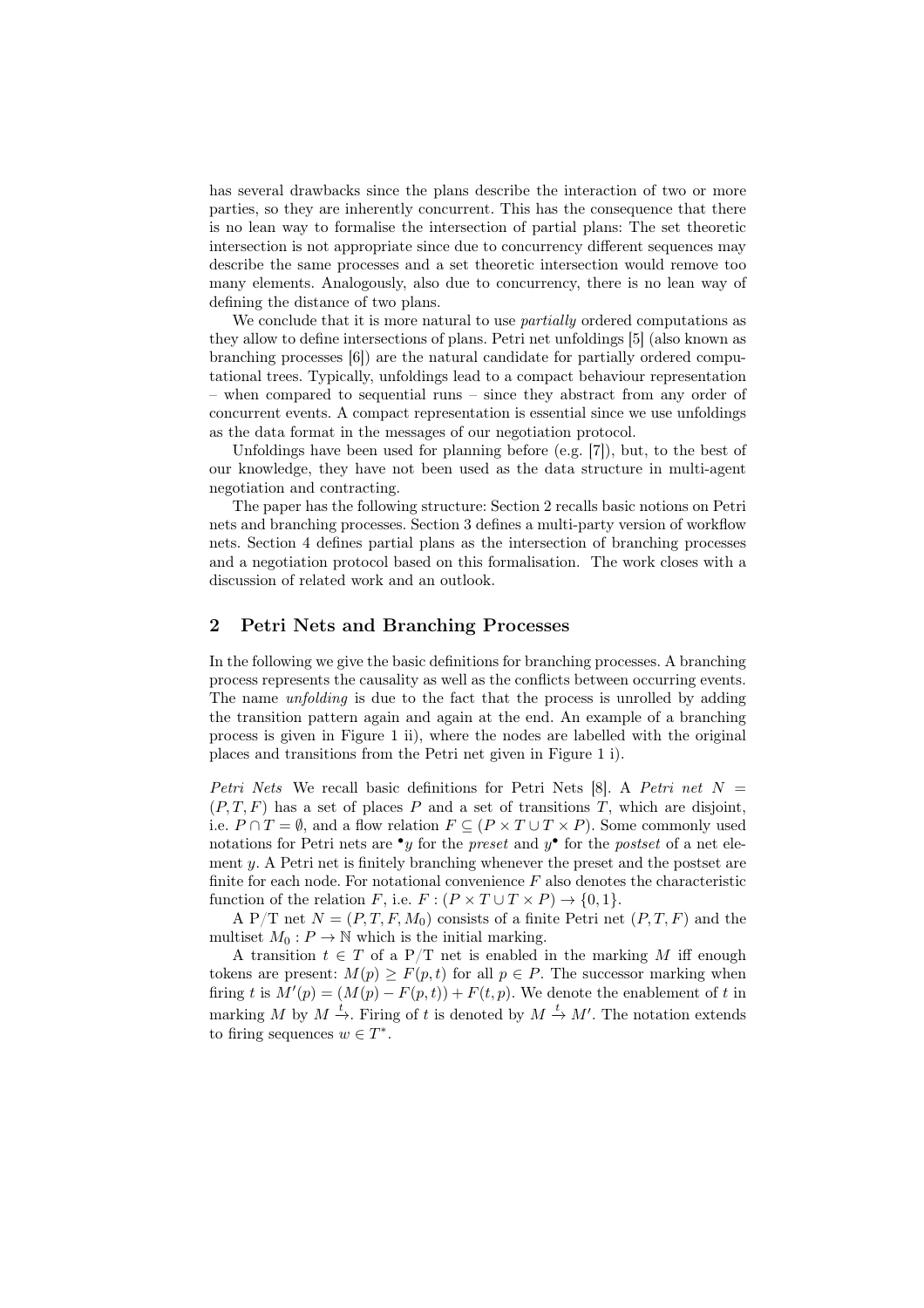

Fig. 1. i) A Petri Net; ii) An Unfolding of the Petri Net

*Occurrence Nets* Petri net processes [9] are a recognised alternative for describing the behaviour of Petri nets (instead of firing sequences).

For a partial order  $\leq$  on the set X we define the downward closure  $\downarrow x :=$  $\{y \in X \mid y \leq x\}$  and the upward closure  $\uparrow x := \{y \in X \mid y \geq x\}$ . The set of minimal elements of  $Y \subseteq X$  wrt.  $\leq$  is denoted by °Y, the set of maximal elements by  $Y^{\circ}$ .

Since occurrence nets  $N = (B, E, F)$  allow for forward branching it is possible that two nodes  $x_1$  and  $x_2$  are in conflict which is the case whenever they are successors of two conflicting events  $e_1, e_2 \in b^{\bullet}$ . This is formalised by the *conflict relation*  $#$  which is a binary relation on  $B \cup E$ :

$$
x_1 \# x_2 \iff \exists b \in B : \exists e_1, e_2 \in b^{\bullet} : e_1 \neq e_2 \land e_1 F^* x_1 \land e_2 F^* x_2
$$

**Definition 1.** *A finitely branching Petri net*  $N = (B, E, F)$  *is an* occurrence net *iff (i)* the  $\lt := F^+$  *is acyclic, (ii)* each node has only finitely many predecessors  $(i.e. |↓x| < ∞ for all x ∈ B ∪ E holds),$  (iii)  $#$  *is irreflexive, and (iv) each place*  $b \in B$  has at most one predecessor, *i.e.*  $|\bullet b| \leq 1$  holds.

*An occurrence net is a causal net iff each place*  $b \in B$  *has at most one*  $successor, |b^{\bullet}| \leq 1$  *holds for all*  $b \in B$ .

It follows from  $|b^{\bullet}| \leq 1$  that causal nets are conflict-free:  $\# = \emptyset$ .

The relations li (line) and co (concurrent) are defined as li := (  $\lt U \lt^{-1}$  $\cup id_A$  and  $\mathbf{co} := ((B \cup E)^2 \setminus \mathbf{li} \cup id_A),$  where  $id_A = \{(a, a) \mid a \in A\}$  is the identity relation. Note, that li and co are symmetric and reflexive relations. Since # is irreflexive and symmetric for occurrence nets,  $\overline{\#}$  is reflexive and symmetric. Let  $R \subseteq A \times A$  be a symmetric and reflexive relation. A set  $K \subseteq A$ is a *clique* with respect to R iff all pairs of its elements are in the relation, i.e. for all  $x, y \in K$  we have x R y. A maximal clique is called a ken. For an occurrence net a ken C with respect to (li  $\cap \overline{\#}$ ) is called a *line*, while a ken with respect to  $(\mathbf{co} \cap \overline{\#})$  is called a *cut*. For causal nets lines are li-kens and cuts are co-kens (since  $\# = \emptyset$ ). A cut C with  $C \subseteq B$  is called a place-cut, a cut C with  $C \subseteq E$ is called a transition-cut.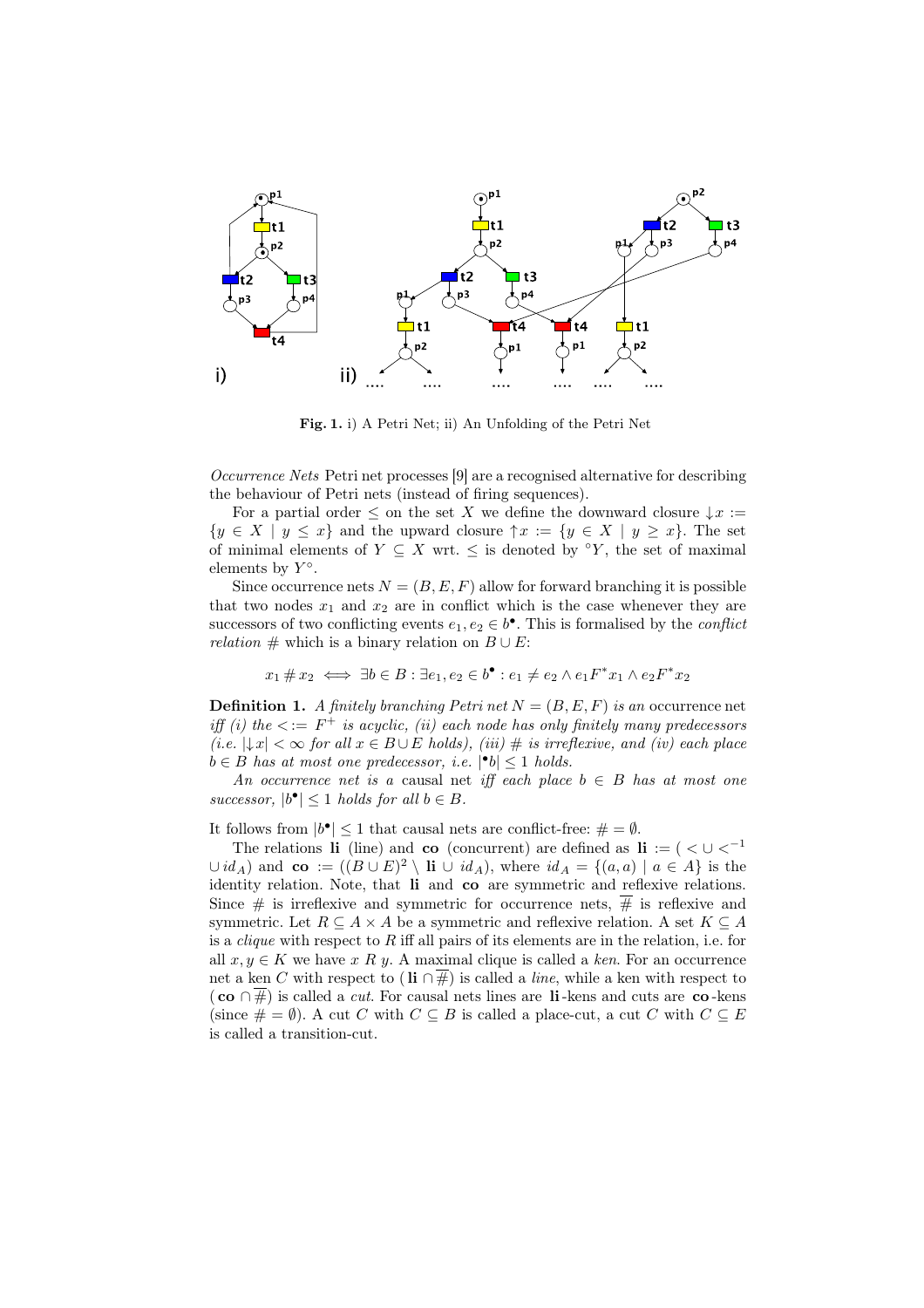*Branching Processes* A *branching process* (or; unfolding) of a P/T net N is defined as an occurrence net R together with a pair of mappings  $\phi = (\phi_P, \phi_T)$ , where  $\phi_P : B \to P$  and  $\phi_T : E \to T$ .

The mapping  $\phi$  has to preserve the localities of transitions: Using the multiset extensions  $\phi_P^{\oplus}$  and  $\phi_T^{\oplus}$  this is expressed by the commutativity:  $\phi_P^{\oplus}(\bullet_e) = \bullet \phi_T(e)$ and  $\phi^{\oplus}_{\uparrow}(e^{\bullet}) = \phi_T(e)^{\bullet}$ , which is equivalent to:  $\phi_P$  is an isomorphism between  $\bullet e$ and  $\bullet \phi_T(e)$  as well as between  $e^{\bullet}$  and  $\phi_T(e)^{\bullet}$ .

**Definition 2.** Let  $N = (P, T, F, M_0)$  be a  $P/T$  net,  $R = (B, E, \leq)$  an occurrence *net, and*  $\phi = (\phi_P : B \to P, \phi_T : E \to T)$  *a pair of mappings. Then*  $(R, \phi)$  *is a* branching process *of* N *if the following conditions hold:*

- *1. Representation of the initial marking*  $M_0$  *by the minimal elements*  $\Omega$  *of the run*  $R: \phi_P^{\oplus} ({}^{\circ}R) = M_0$ *, which implies*  ${}^{\circ}R \subseteq B$ *.*
- 2. Compatibility of  $\phi$  with the localities:  $\phi_P^{\oplus}(\mathbf{e}_e) = \mathbf{e}_{\mathcal{P}_P}(e)$  and  $\phi_P^{\oplus}(e^{\bullet}) = \phi_T(e)^{\bullet}$ .

*A* branching process  $(R, \phi)$  *is a* process *if* R *is a causal net.* 

In the finite case, a process  $(R, \phi)$  can be constructed from the possible firings, i.e. the enablement of transitions, of the net  $N$ . The construction is defined inductively for a process net, by adding transitions according to the enablement condition of the net  $N$ . The starting point is given by the initial marking, which defines a simple process without any transitions, but only a place for each token in the initial marking.

*Full Branching Process/Unfolding* There is one branching process, called the full branching process  $\mathcal{U}(N)$ , that contains all alternative events.

To simplify the notion of a maximal unfolding we assume that the initial marking  $M_0$  is a set.

**Definition 3.** Let  $N = (P, T, F, M_0)$  be a  $P/T$  net. The full branching process  $U(N) = (R, \phi)$  *is defined as follows:* 

 $-$  *The occurrence net*  $R = (B, E, \leq)$  *is given by the inductively defined sets*  $B := \bigcup_{k=0}^{\infty} B_k$  and  $E := \bigcup_{k=0}^{\infty} E_k$  where

 $B_0 := \{(p, \emptyset) \mid M_0(p) > 0\}$  *and*  $E_0 := \emptyset$  $E_{n+1} := \{(t, U) \mid \bigcup_{k=0}^{n-1} B_k \nsupseteq U \subseteq \bigcup_{k=0}^n B_k \wedge U \text{ is conflict-free } \wedge \phi^{\oplus}(U) = \bullet t\}$  $B_{n+1} := \{(p, \{e\}) \mid e = (t, U) \in E_{n+1} \land p \in t^{\bullet}\}\$ 

*The flow*  $\leq$  *is given in the obvious way.* 

– *The mappings*  $\phi = (\phi_P, \phi_T)$  *are defined as the first projection:*  $\phi_P(p, X) = p$  $and \phi_T(t,U) = t.$ 

Note, that the unfolding gives canonical names to places and transitions.

Note, that  $\mathcal{U}(N)$  is in general infinite even for net with finite state spaces since cycles in the reachability graph of  $N$  lead to infinite long unfolding paths. Let  $\mathcal{U}_n(N)$  denote the finite subnet of  $\mathcal{U}(N)$  that contains the nodes  $\bigcup_{k=0}^n B_k \cup E_k$ .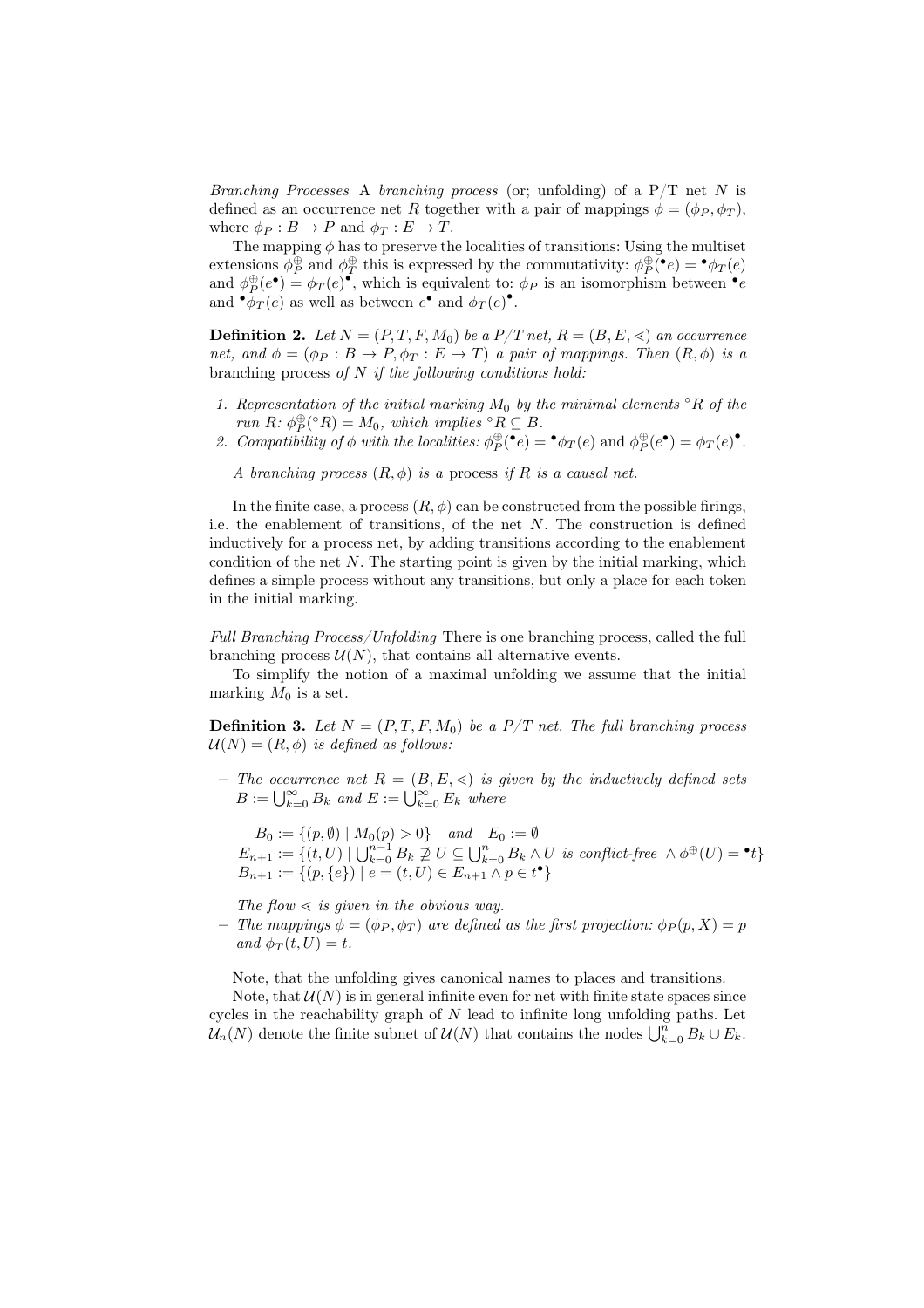For finite branching processes it is well known that if the set  $C \subseteq B$  is maximal independent wrt. the relation ( $\mathbf{co} \cap \#$ ) (i.e. C is a place-cut) then the multiset  $\phi_P^{\oplus}(C)$  is a reachable marking. Analogously, if set  $C \subseteq E$  is maximal independent (i.e. a transition cut) then  $\phi_T^{\oplus}(C)$  is a a maximal multiset of transitions that are concurrently enabled.

## 3 Inter-Organisational Workflows

In this section we define the notions for workflow nets and branching processes to define partial plans and group-plans.

In the following we define an extension of workflow nets to model multi-party interactions. Workflow Nets (WFN) [4, 10] are a well established framework for modelling business processes. A WFN  $N$  has a unique initial starting place i and a unique final place  $f$  and all nodes lie on paths between them (like in Fig. 2). The canonical initial marking  $M_0$  of a WFN N has exactly one token on i, i.e.  $M_0 := \{i\}$ , the final marking is  $M_f := \{f\}.$ 

A workflow net is *sound* [11] if (i) the final marking is reachable from each reachable marking; (ii) the final place is marked then all other places are unmarked; (iii) for each transition t there is a reachable marking enabling t.



Fig. 2. An inter-organisational, multi-party Distributed Workflow Net

In a *Distributed Workflow Net* (DWFN) each transition is assigned to a role via a labelling  $r: T \to \text{Rol}$ , where  $\text{Rol}$  is a set of roles. For places we assume that whenever there are two transitions removing tokens from a place  $p$  then both transitions belong to the same role:  $|r(p^{\bullet})| \leq 1$ , where we use r extended to sets of transitions. Analogously for transitions adding tokens to the same place. However, it is allowed that the role of a transition in the preset of  $p$  is different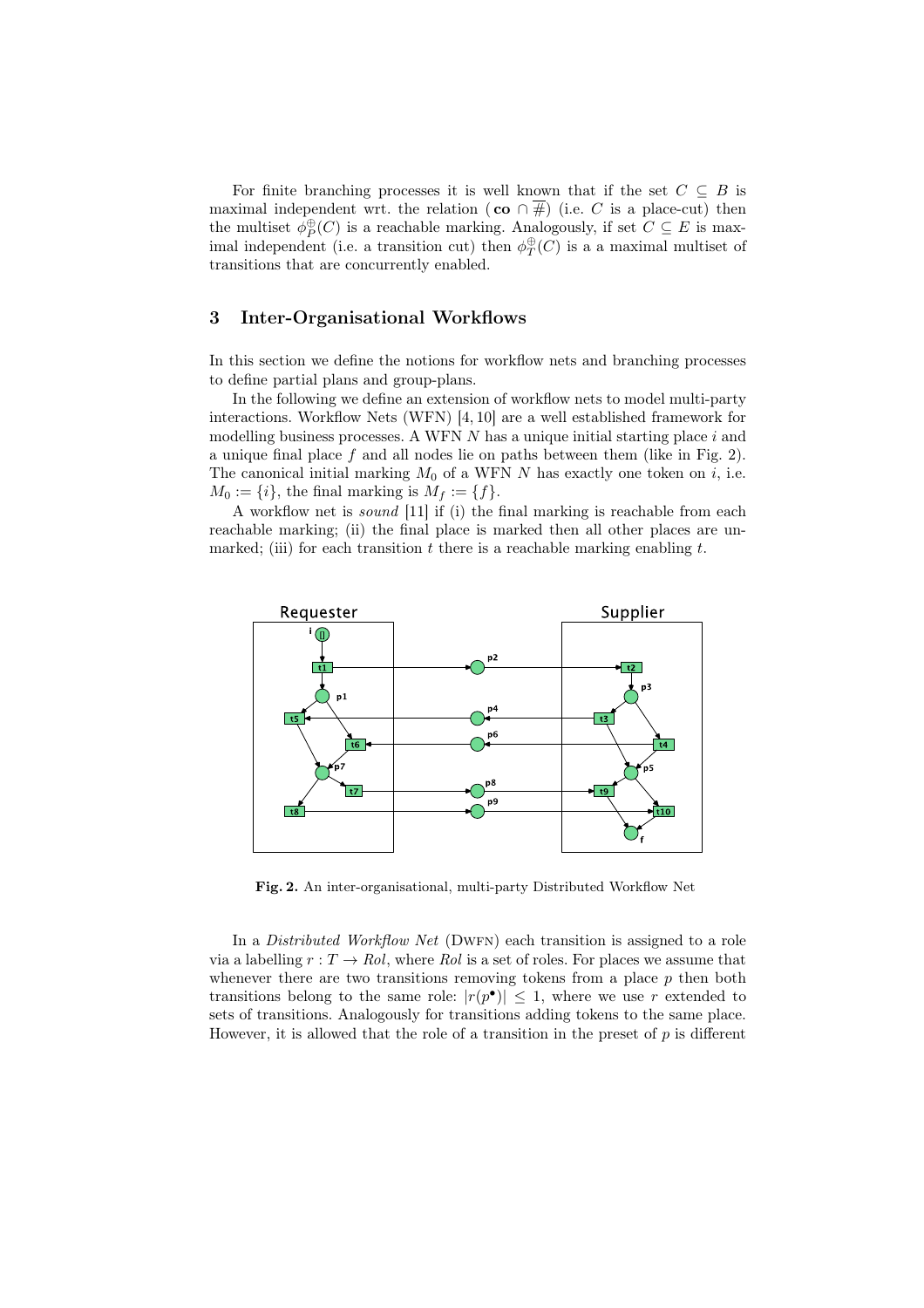from a transition in the postset (like e.g.  $p_2$  in Fig. 2). In this case the place models a message exchange.

**Definition 4.** *A* DWFN *is the tuple*  $D = (P, T, F, r : T \rightarrow \text{Roll})$ *, where*  $(P, T, F)$ *is a WFN and for all*  $p \in P$  *we have*  $|r(p^{\bullet})| \leq 1$  *and*  $|r({}^{\bullet}p)| \leq 1$ *. A* DWFN  $(P, T, F, r)$  *is sound whenever*  $(P, T, F)$  *is so.* 

Figure 2 shows our running example of an DWFN which describes the interaction between the two roles: *Requester* and *Supplier*. The boxes indicate the role labelling. The places in between the role parts model message channels.

## 4 Partial Plans as Branching Processes of DWFN

Essentially a *partial plan* of a DWFN N is an occurrence net  $\pi$  such that all runs lead to the final marking of the DWFN  $N$ .

**Definition 5.** *The occurence net*  $\pi = ((B_{\pi}, E_{\pi}, \leq_{\pi}), \phi_{\pi})$  *is a* partial plan *for the* DWFN  $N = (P, T, F, r)$  *of depth n iff the following holds:* 

- *1.* π *is a branching process of* N*.*
- 2.  $\pi$  *is a sub-net of the unfolding*  $\mathcal{U}_n(N) = ((B, E, \leq), \phi)$ *, i.e. we have*  $B_{\pi} \subseteq B$ *,*  $E_\pi \subseteq E$ ,  $\lessdot_\pi = \lessdot \cap ((B_\pi \times E_\pi) \cup (E_\pi \times B_\pi))$ , and  $\phi_\pi = \phi | (B_\pi \cup E_\pi)$ .
- *3. Each maximal place-cut* C *denotes the final marking* {f}*:*  $\forall C : C^{\bullet} = \emptyset \Longrightarrow \phi_P^{\oplus}(C) = \{f\}$

*The set of all partial plans for the DWFN N of depth n is denoted*  $\mathbb{PP}_n(N)$ *. We define*  $\mathbb{PP}(N) := \bigcup_{n \in \mathbb{N}} \mathbb{PP}_n(N)$ *.* 

If N is a *sound* workflow then we know that the final marking is always reachable and therefore there is some n such that  $\mathbb{PP}_n(N)$  is non-empty.

The formalisation of partial plans as a partially ordered structure is an essential issue. If one has used sequential computation trees instead, then one obtains the problem that if two events  $a$  and  $b$  are concurrently enabled then one would obtain the two branches  $ab$  and  $ba$  and it would be possible for one agent to e.g. accept  $ab$  and reject  $ba$  during the local planning  $-$  despite the fact that both describe the same interaction. This problem does not arise with branching processes.

*Mutual Commitments in Partial Plans* The multi-party structure of the workflow net and its branching processes carries over to partial plans. Assume agent a implements a certain role r in a DWFN. Note, that a partial plan of  $\alpha$  does not includ events assigned to its role  $r$ , but also events assigned to other roles. This describes the circumstance, that local planning is only practical whenever agent a can rely on some assumptions about the future behaviour of other agents involved in the interaction and makes some commitments to others as well. Therefore, a team negotiation process has the function to establish *commitments*, i.e. promises some agent makes to allow the planning of others.

Commitments have a natural expression in our formalism: Assume that an agent  $a$  implements the role  $r_a$  in a DWFN and the agent considers the partial plan  $\pi_a$  as relevant during his reasoning process.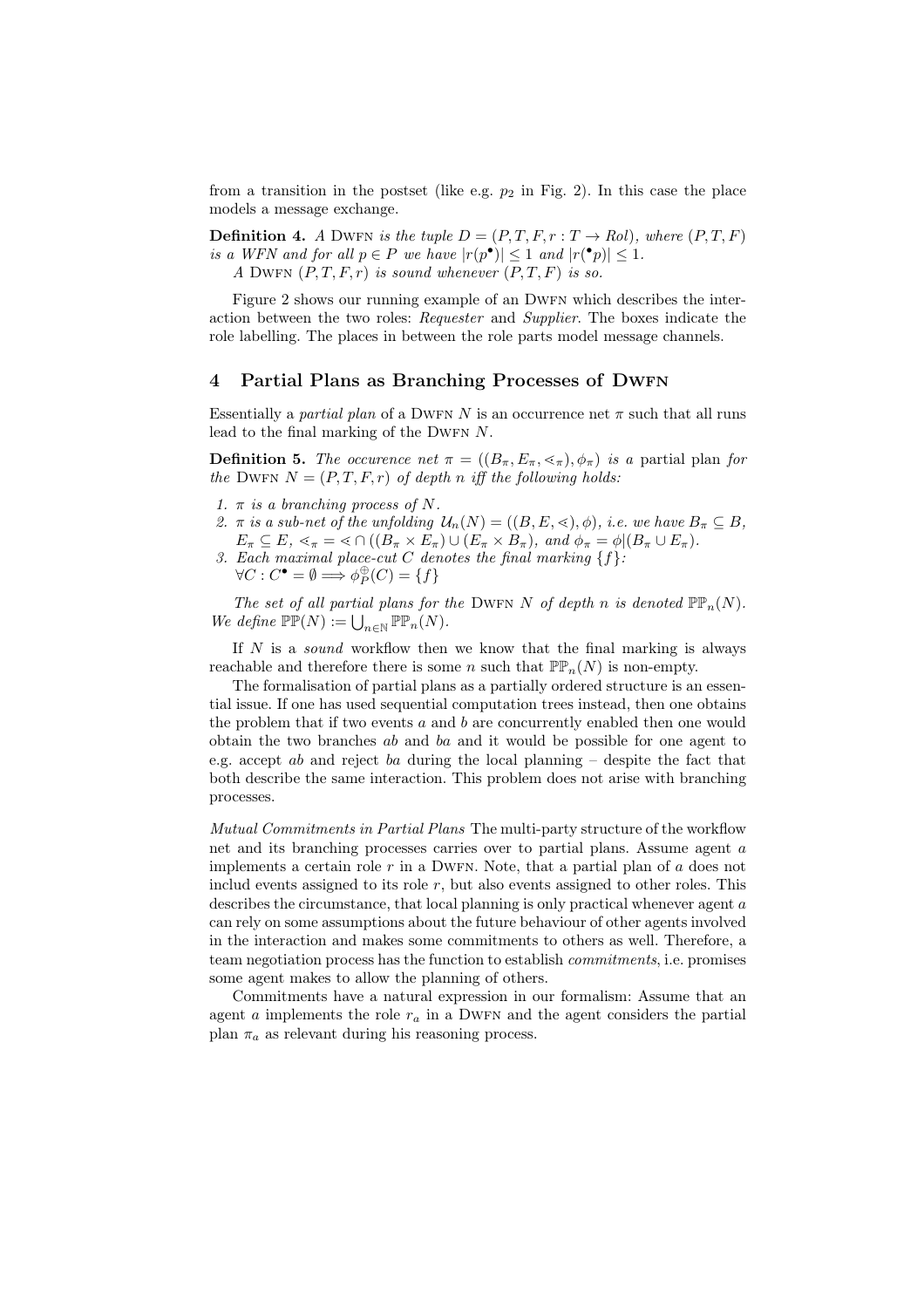- If the event e belongs not to a itself (i.e.  $r(\phi(e)) \neq r_a$ ) then a desires a *commitment* from this other role (desired commitment).
- If the event e belongs to a itself (i.e.  $r(\phi(e)) = r_a$ ) then a makes a *commitment* to the other roles (granted commitment).

We conclude, that branching processes of DWFNs, i.e. partial plans, are also useful to formalise the standard coordination concept: *commitment*.

#### 4.1 Groups

In a multi-agent systems a task is implemented via teamwork, i.e. agents split the task into smaller subtasks, assign them to other agents etc. The origin of such approach lies in the contract net protocol [12]. The splitting/delegation/assigning process generates a group structure among the participating agents. We can identify a group with a labelled directed tree  $(V, E, l : V \to A)$ , where the nodes  $v \in V$  are labelled with agents. Note, that only the agents at the leaves of this tree carry out the generated subtasks, while the inner nodes are managers, which have splitted and delegated tasks. Note, that the same agent can occur in different positions within a group, since it can delegate one task and implement another one.

Let A be the set of all agents and  $A \subseteq A$  the set of those agents that want to establish a common plan. We represents groups  $G$  as nested sets: A group has the form  $G = (a, \{G_1, \ldots, G_n\})$ , where a is the head of the group. Whenever  $n = 0$  the group is an atomic group, i.e. a implemets a task and a is from the subset A; or  $n > 0$  and the agent a delegates tasks to the groups  $\{G_1, \ldots, G_n\}$ and a is from the whole set of agents A. Note, that the head does not have to be in  $A$ , since it is not necessary that it participates in the team plan – whenever the agent delegates it has only administrative functions.

For a group G let  $G^*$  denote the set of immediate sub-groups  $\{G_1, \ldots, G_n\}$ . The set of all sub-groups of a group  $G$  is defined recursively:

$$
Subgroups(G) := \{G\} \cup \bigcup_{G' \in G^*} Subgroups(G') \tag{1}
$$

We denote the set of sub-groups with depth  $j$  as:

$$
Subgroups_j(G) := \{G' \in Subgroups(G) \mid depth(G') = j\}
$$
\n<sup>(2)</sup>

where  $depth(G) := 1 + \max\{depth(G') \mid G' \in G^{\star}\}.$ 

#### 4.2 Common Partial Plans among a Group of Actors

In the following, we define the *distance* of a branching process to a partial plan.

Assume we have a group G and the family  $(\pi_q)_{q\in G^*}$  of the group members' plans that are all of the same depth  $n$ . We define the common view of the group as the intersection  $\bigcap \pi_g := \bigcap_{g \in G^*} \pi_g$ , where the intersection of the nets  $\pi_q$  is defined component-wise. In this case we encounter the problem that the intersection is not a partial plan in general. Therefore, we calculate the distance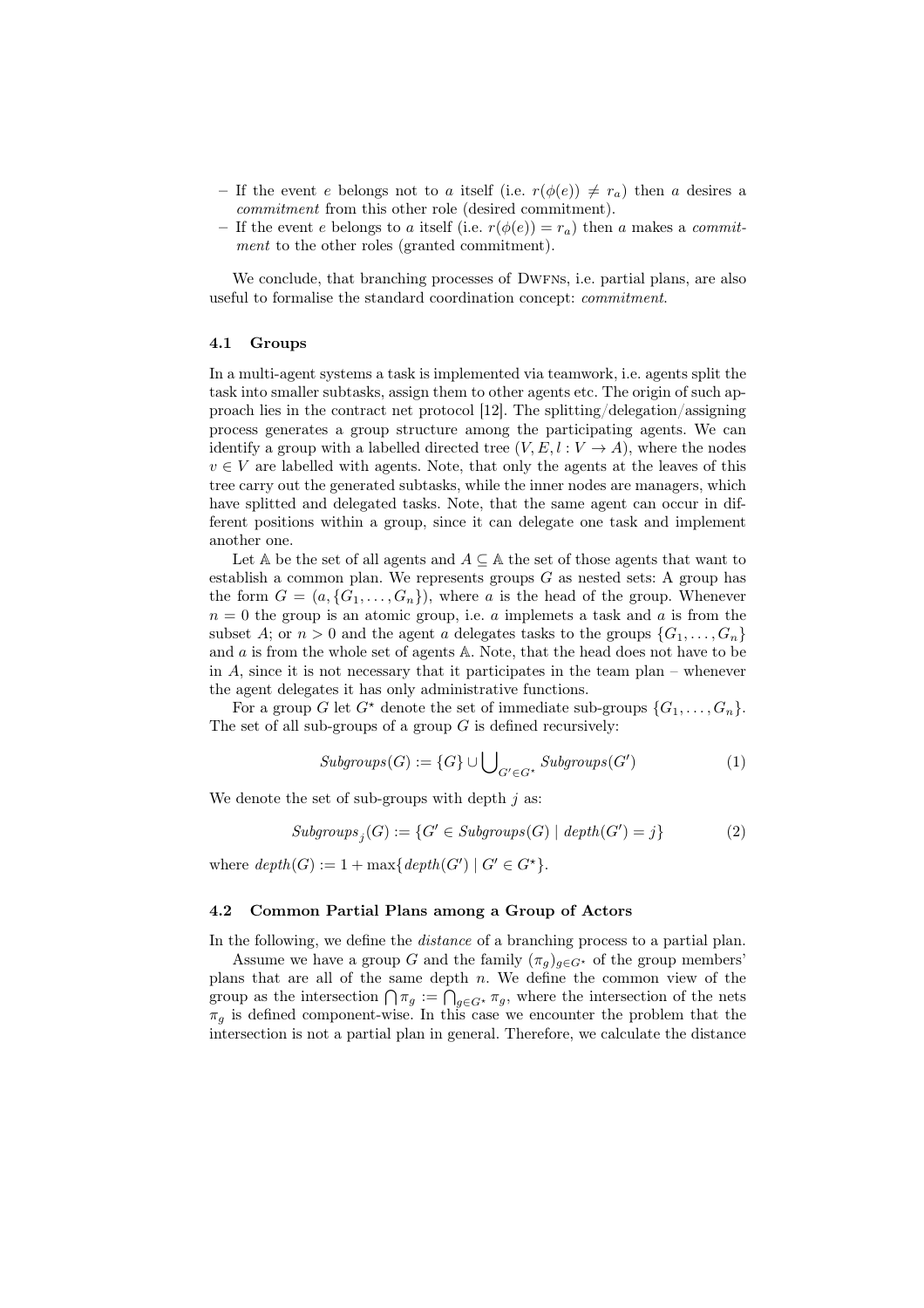between the intersection  $(\pi_g)_{g \in G^*}$  and a given partial plan  $\pi_0$ . Without loss of generality we assume that nodes of  $\pi_0 = (B_0, E_0, \leq_0)$  are given in canonical names of the unfolding  $\mathcal{U}_n(N)$ . In this case we calculate the distance as the number of nodes that are "missing" in the individual partial plans:

$$
d((\pi_g)_{g \in G^*}, \pi_0) := \sum_{x \in B_0 \cup E_0} |G^*| - |\{ g \in G^* \mid x \in B_g \cup E_g \}| \tag{3}
$$

We define the set of all partial plans that are at most d steps away from  $(\pi_q)_{q\in G^*}$ :

$$
\mathbb{P}\mathbb{P}_n\Big(N,(\pi_g)_{g\in G^*},d\Big):=\Big\{\pi\in\mathbb{P}\mathbb{P}_n(N)\mid d((\pi_g)_{g\in G^*},\pi)\leq d\Big\}\tag{4}
$$

Obviously, these sets of partial plans are monotonous in d:

$$
\mathbb{PP}_n(N, (\pi_g)_{g \in G^*}, d) \subseteq \mathbb{PP}_n(N, (\pi_g)_{g \in G^*}, d+1)
$$
 (5)

Usually,  $\mathbb{PP}_n(N,(\pi_g)_{g\in G^*},d) = \emptyset$  for small d. Especially, if the intersection  $\bigcap_{g\in G^*} \pi_g$  is not a partial plan, then  $\mathbb{PP}_n(N, (\pi_g)_{g\in G}, d) = \emptyset$  for  $d = 0$ . If the intersection  $\bigcap \pi_g$  is already a partial plan, then it is in  $\mathbb{PP}_n(N,(\pi_g)_{g\in G^*},d)$  for  $d = 0$  and – together with monotonicity – we obtain the following proposition.

**Proposition 1.** If the intersection  $\bigcap_{g \in G^*} \pi_g$  is already a partial plan then  $\mathbb{PP}_n(N, (\pi_q)_{q \in G^*}, d) \neq \emptyset$  for all  $d \geq 0$ .

A group-plan is a partial plan, that is very "close" to the intersection  $\bigcap \pi_g$ .

**Definition 6.** The minimal distance  $d_G$  is the smallest d such that the set  $\mathbb{PP}_n(N, (\pi_q)_{q \in G^*}, d)$  *is non-empty.* 

*A* group-plan  $\pi_G$  *is a partial-plan with minimal distance, i.e. a partial plan from the set*  $\mathbb{P}_{n}(N, (\pi_g)_{g \in G^*}, d)$ *, where*  $d = d_G$ *.* 

Note, that the definition of a group-plan  $\pi_G$  from  $(\pi_q)_{q \in G^*}$  does not require that all the roles of the DWFN N are represented by agents within  $G$ , i.e. we allow negotiation within a subset of all agents. For example assume that  $N$  describes the interaction of the roles  $r_1, r_2$ , and  $r_3$ . Then we can formalise a negotiation between only two agents that implement  $r_1$  and  $r_2$ . Their group-plan  $\pi_G$  is a partial-plan that is agreed only among  $r_1$  and  $r_2$  by mutual commitments, but not by  $r_3$ . Additionally, this group-plan formulates those commitments  $r_1$  and  $r_2$  desire from  $r_3$ .

When  $N$  is a sound DWFN, we can be sure that the final marking is reachable, i.e. there exists an n such that  $\mathbb{PP}_n(N) \neq \emptyset$ . Since we always obtain a partial plan if we extend a sub-process till the final place  $f$ , we obtain the following existence property.

Proposition 2. *Let* N *be a sound* Dwfn*. There exists some* d *and some* n *such that*  $\mathbb{PP}_n(N, (\pi_q)_{q \in G^*}, d) \neq \emptyset$ .

*Example 1.* The example in Figure 3 shows the group's view on the group's plans  $(\pi_q)_{q\in G^*}$ , where  $G = (H, \{(R, \emptyset), (S, \emptyset)\})$  that are constructed for the Dwfn in Figure 2. We abbreviate the roles *Requester* and *Supplier* as R and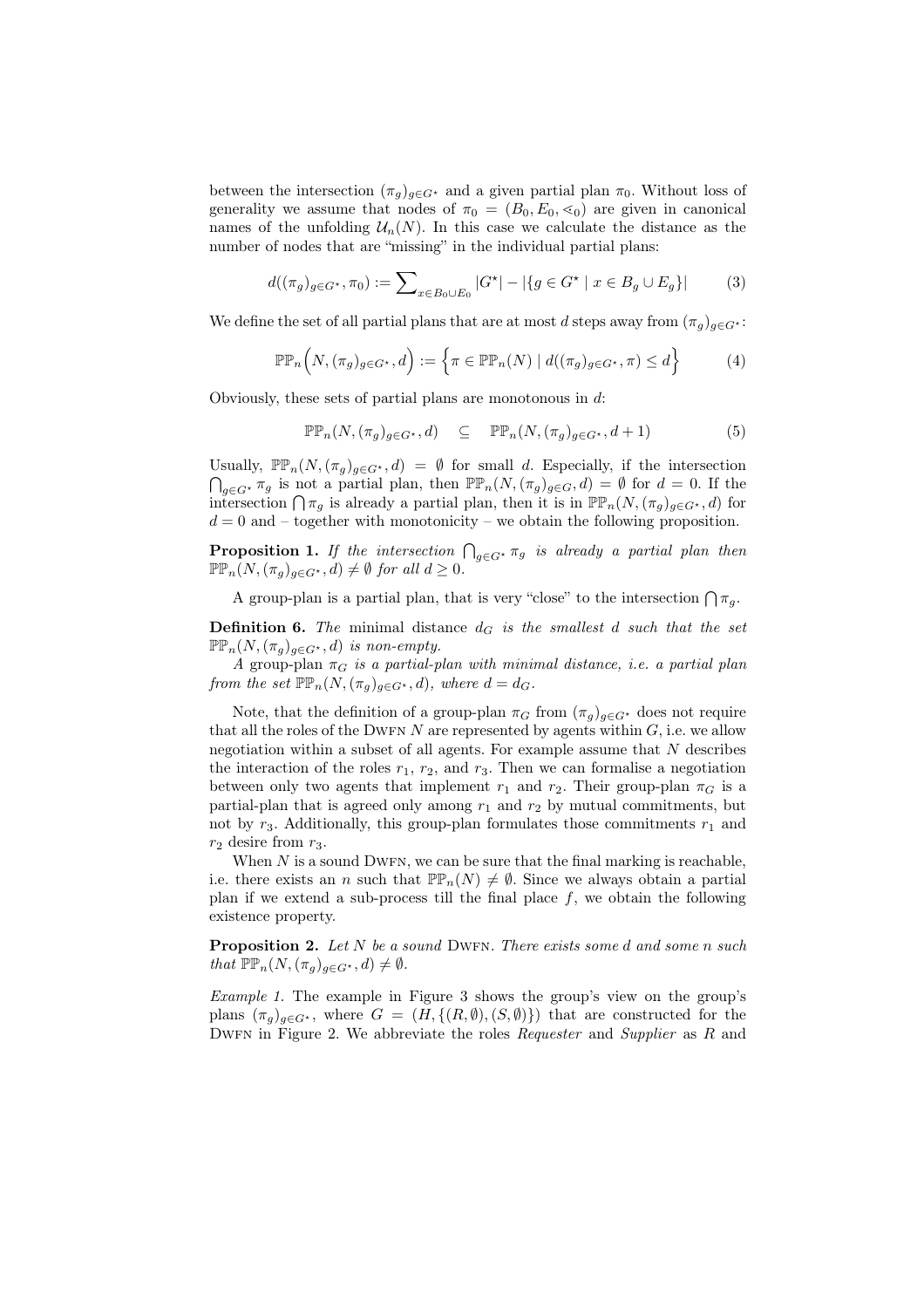

Fig. 3. The Group's Partial Plans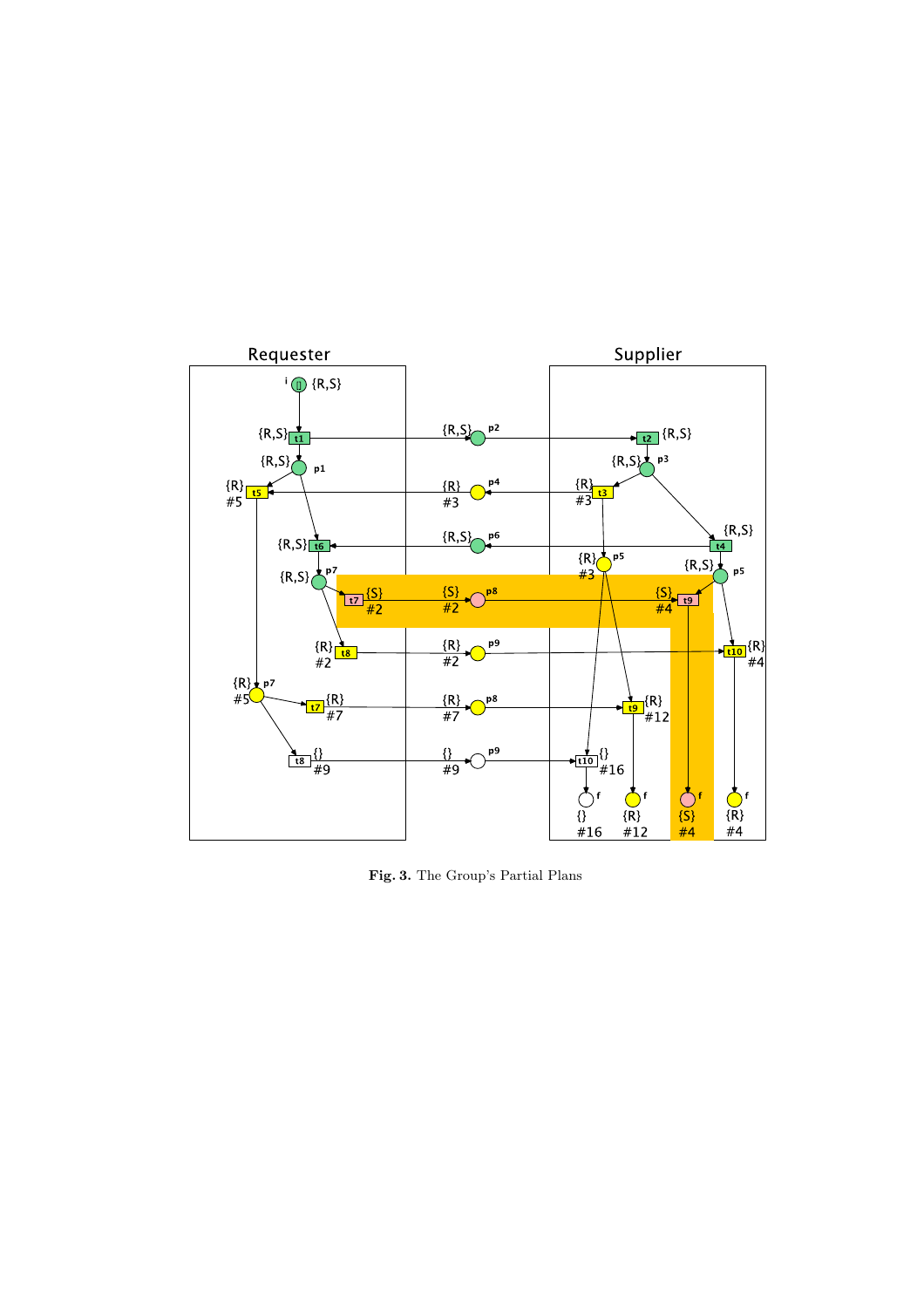S, respectively. The set of agents executing tasks, i.e. implementing roles, is  $\alpha_A(G) = \{R, S\}$ . The agent H is an "inner" agent, that has delegated only.

To illustrate the family  $(\pi_g)_{g \in G^*}$  we label each node x in Fig. 3 with the set of agents/roles that have x in their partial plans (here:  $\{\}, \{R\}, \{S\},$  or  $\{R, S\}$ . The inscriptions of the form  $\#n$  describe the costs to add the node to the common plan.

Note, that if we restrict the plan to those nodes which are common for all agents, then we obtain the intersection  $\bigcap_{g \in G^*} \pi_g$ . In this example the intersection is a branching process, but not a partial plan, since no final node  $f$  is labelled with  $A = \{R, S\}.$ 

We oberserve that there is no partial plan within a distance less than 4. Within the distance  $d = 4$  there is a partial plan which is obtained by adding the agent  $R = \text{Requester}$  to the nodes in the shaded area. (There is another partial plan for  $d = 4$  that we obtain if we add the agent *Supplier* to the nodes right/below the shaded area.)

#### 4.3 Negotiation of a Group-Plan

The mathematical notion of the set of all partial plans within at most  $d$  steps, i.e.  $\mathbb{PP}_n(N,(\pi_q)_{q\in G^*},d)$ , is used in to define a distributed negotiation protocol. In the following we sketch our protocol underlying the negotiating process. The aim of negotiation is to construct a group-plan  $\pi_{G_0}$  for the whole group  $G_0$ .

Assume we have an initial value  $n$  for the the depth of the unfolding. The main idea is that we start with individual partial plans for each agent  $a$ , which is the smallest group of the form  $G = (a, \emptyset)$ , i.e. a sub-group of depth = 1. We assume that each individual agent a has a plan  $\pi_G^n$  for each planning depth n.

In the protocol we go through several rounds: The negotiation protocol enumerates all tuples  $(n, d)$  by a certain strategy  $\sigma_1$ , i.e.  $\sigma_1 : \mathbb{N} \to \mathbb{N} \times \mathbb{N}$  is a bijection. In each round  $(n, d)$  we increase the depth j of the sub-group G, until we generate a compromise for  $G_0$  or there is no compromise for the current round. If there is no compromise, we step to the next round  $(n', d')$ .

Since the parameter d denotes the freedom of the negotiation process to deviate from the local plans, it is likely that negotiation must fail for the first rounds, i.e. negotiation fails and the next  $(n, d)$  is enumerated. After some rounds we extend either extend the depth  $n$  of the unfolding or the distance  $d$ . Therefore, it is more likely that negotiation succeeds in this round.

Due to Prop. 2, we have  $\mathbb{PP}_n(N, (\pi_q)_{q \in G^*}, d) \neq \emptyset$  for some d and some n, which guarantees termination of the protocol.

## 5 Related Work and Outlook

In this paper we formalised a generic negotiation and contracting framework for inter-organisational workflows. The protocol is generic as it allows different strategies for generating sub-groups and generating compromises within a certain distance from the group's plans. As a very useful property we obtain the result that the protocol terminates for all possible choices of those strategies.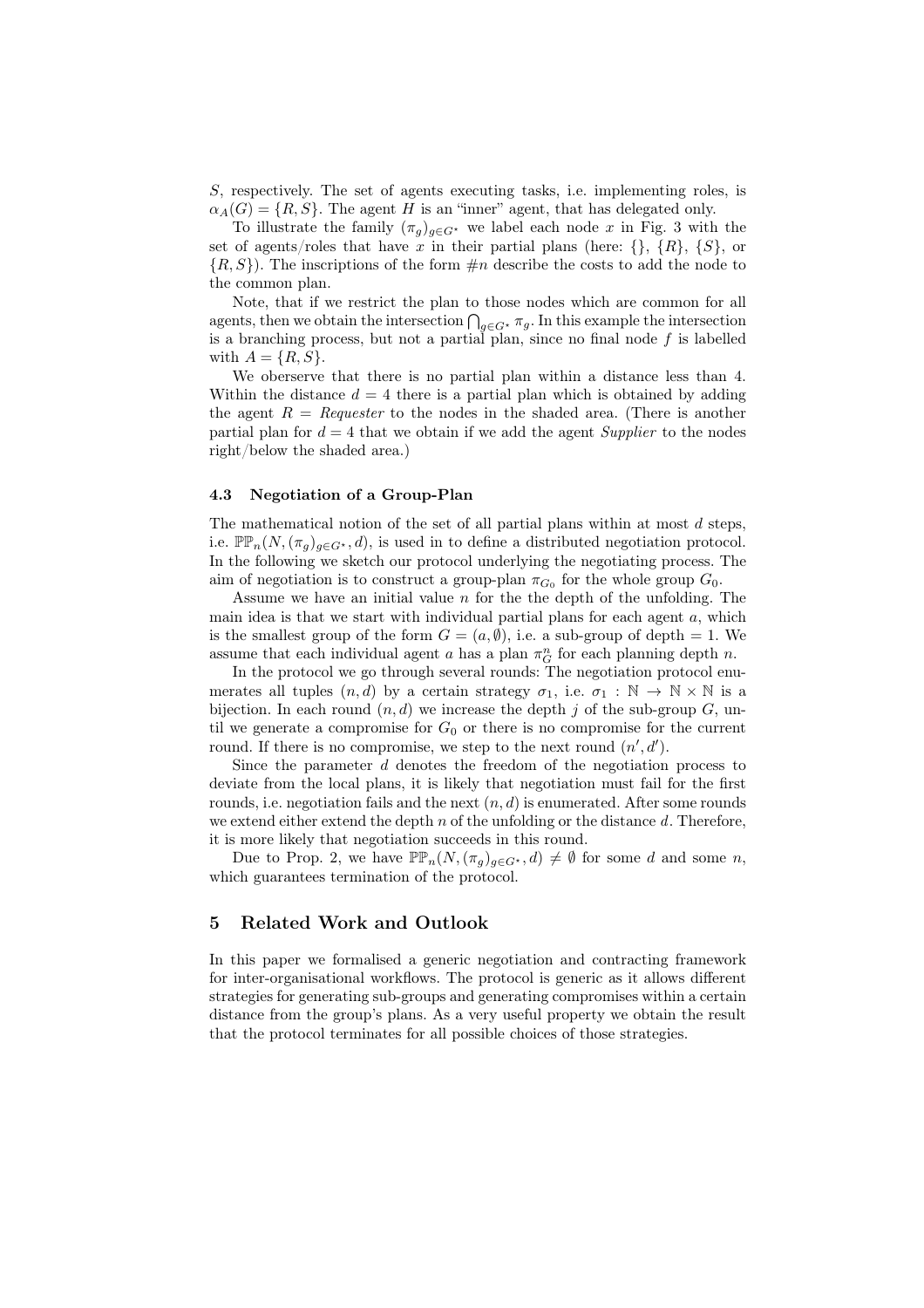We have shown that branching processes are a very useful data structure to express the central concepts of negotiation, like *partiality of plans*, *intersection of partial plans*, and *distance of partial plans and compromises*. The protocol is used as a part of our Mulan4Sonar [14] system, which is the execution engine for our Sonar-framework [2, 15]. Mulan4Sonar is based on our multi-agent engine MULAN [16] which is based on HORNETS [17] and RENEW [18]. SONAR defines a formal organisation model and provides a generic infrastructure for team processes. Each Sonar-model defines the team-formation and introduces the set of possible sub-teams needed in the protocol in an lean way (cf. [15]).

Our context of negotiation in business-to-business scenarios has several aspects in common with standard algorithms in multi-agent systems, but is different at the same. For a survey on distributed problem solving and planning (cf. [19]). Oversimplifying things a little, one can say that standard planning algorithms in multi-agent systems, like the partial global planning (PGP) protocol, are based on the micro-perspective, i.e. the individual plans arise from the mental status of the agents. Contrary, business-oriented scenarios are based on the macro-perspective, i.e. we have organisational structures, like interorganisational workflows, which underly the distributed planning. Both perspectives are closely related, but of course they give a certain bias to the approaches.

We give a short comparision of our approach and the PGP protocol [20]. The PGP protocol tries to identify individual goals that are partially consistent with the global goal, e.g. as sub-goals. Then it is tried to integrate those local plan that are designed for these sub-goals. PGP tries to remove redundant actions and reorders the plan steps. Then the communication is planned to coordinate the execution. This protocol is well suited for loosely coupled agents. On avery level, this makes PGP an a-posteriori approach, where the agents plan locally and the coordination primitives are added later on.

On the contrary, the protocol we propose here is designed for agents that act within an organisational setting following the *organisation centred design* metaphor. Here, we have a predefined organisational structure, which manifests e.g. in distributed workflow nets. At least at the abstract level of interaction the workflow clearly defines the possible interactions.

Therefore we have choosen an a-piori approach, where the coordination primitives as defined in the workflow are considered first and later on the individual preferences are added and aligned via negotiation. To the best of our knowledge, our negotiation approach in combination with unfoldings is novel in the literature.

For future work it is planned to implement another variant of the negation process, where we consider refinement of workflows also. During the teamwork it is allowed to refine the subtaks, i.e. replace a role component by a refined one. The generation generates a hierarch of workflow refinements. The negotiation should then start a negotiation process for the most abstract workflow. When a compromise is reached, it starts a negotiation process for the next workflow refinement with the constraint that the group-plan for the refined workflow has to be a refinement of the abstract group-plan. This process is iterated until an agreement is achived for the finest workflow. In this scenario we rely on on DWFN